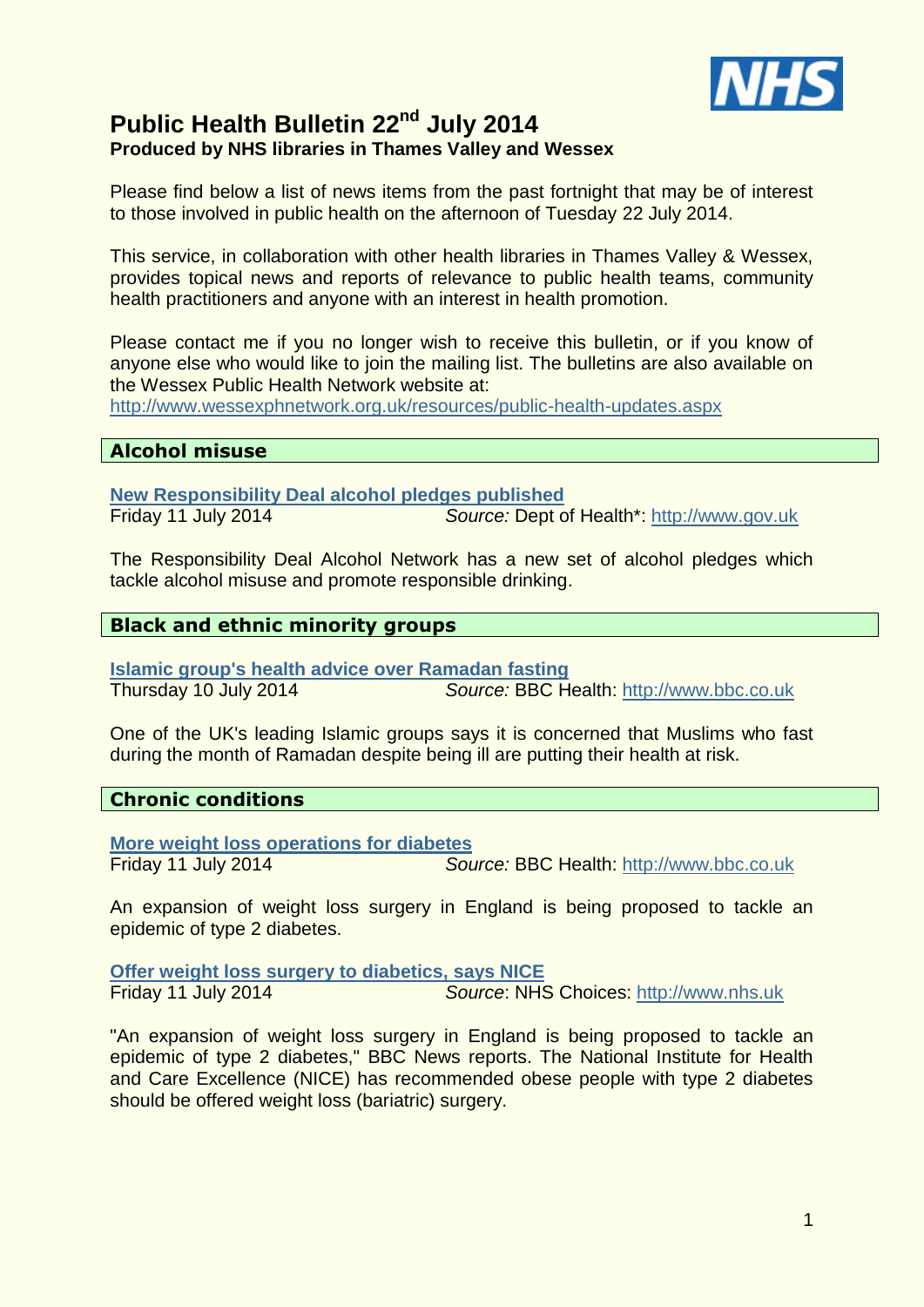**[Pre-diabetes label 'worthless', researchers claim](http://www.bbc.co.uk/news/health-28310871)**

Wednesday 16 July 2014 *Source:* BBC Health: [http://www.bbc.co.uk](http://www.bbc.co.uk/)

Labelling people as having pre-diabetes is "unhelpful and unnecessary", researchers claim.

**[Prediabetes label unhelpful, experts argue](http://www.nhs.uk/news/2014/07July/Pages/Prediabetes-label-unhelpful-experts-argue.aspx)** Wednesday 16 July 2014 *Source*: NHS Choices: [http://www.nhs.uk](http://www.nhs.uk/)

"Pre-diabetes label 'worthless', researchers claim," reports the BBC. The headline is based on an opinion piece published in the British Medical Journal (BMJ) by John Yudkin and Victor Montori, both of whom are professors of medicine.

**[Protein may help control diabetes symptoms](http://www.nhs.uk/news/2014/07July/Pages/Protein-may-help-control-diabetes-symptoms.aspx)** Thursday 17 July 2014 *Source*: NHS Choices: [http://www.nhs.uk](http://www.nhs.uk/)

"Diabetes could be cured 'in single jab'," is the misleading headline in the Daily Express. The news comes from an exciting new mouse study which found promising results for a treatment for type 2 diabetes.

**[One in three Alzheimer's cases preventable, says research](http://www.bbc.co.uk/news/health-28262878)** Monday 14 July 2014 *Source:* BBC Health: [http://www.bbc.co.uk](http://www.bbc.co.uk/)

One in three cases of Alzheimer's disease worldwide is preventable, according to research from the University of Cambridge.

**['Exercise may help prevent Alzheimer's disease'](http://www.nhs.uk/news/2014/07July/Pages/Exercise-may-help-prevent-Alzheimers-disease.aspx)** Monday 14 July 2014 *Source*: NHS Choices: [http://www.nhs.uk](http://www.nhs.uk/)

"Cut Alzheimer's risk by walking," the Daily Mail recommends. This advice is prompted by a statistical modelling study looking at population attributable risks (PARS) – factors known to influence the prevalence of a disease, such as Alzheimer's, at a population level.

**[Woman was diagnosed with dementia on 55th birthday](http://www.bbc.co.uk/news/health-28314158)** Tuesday 15 July 2014 *Source:* BBC Health: [http://www.bbc.co.uk](http://www.bbc.co.uk/)

A woman with dementia has spoken about how she was diagnosed with the condition on her 55th birthday.

**[Statins: Millions more to get drugs in controversial plans](http://www.bbc.co.uk/news/health-28352290)** Friday 18 July 2014 *Source:* BBC Health: [http://www.bbc.co.uk](http://www.bbc.co.uk/)

Doctors have been told to offer cholesterol-lowering statins to millions more people in a massive and controversial expansion in prescribing.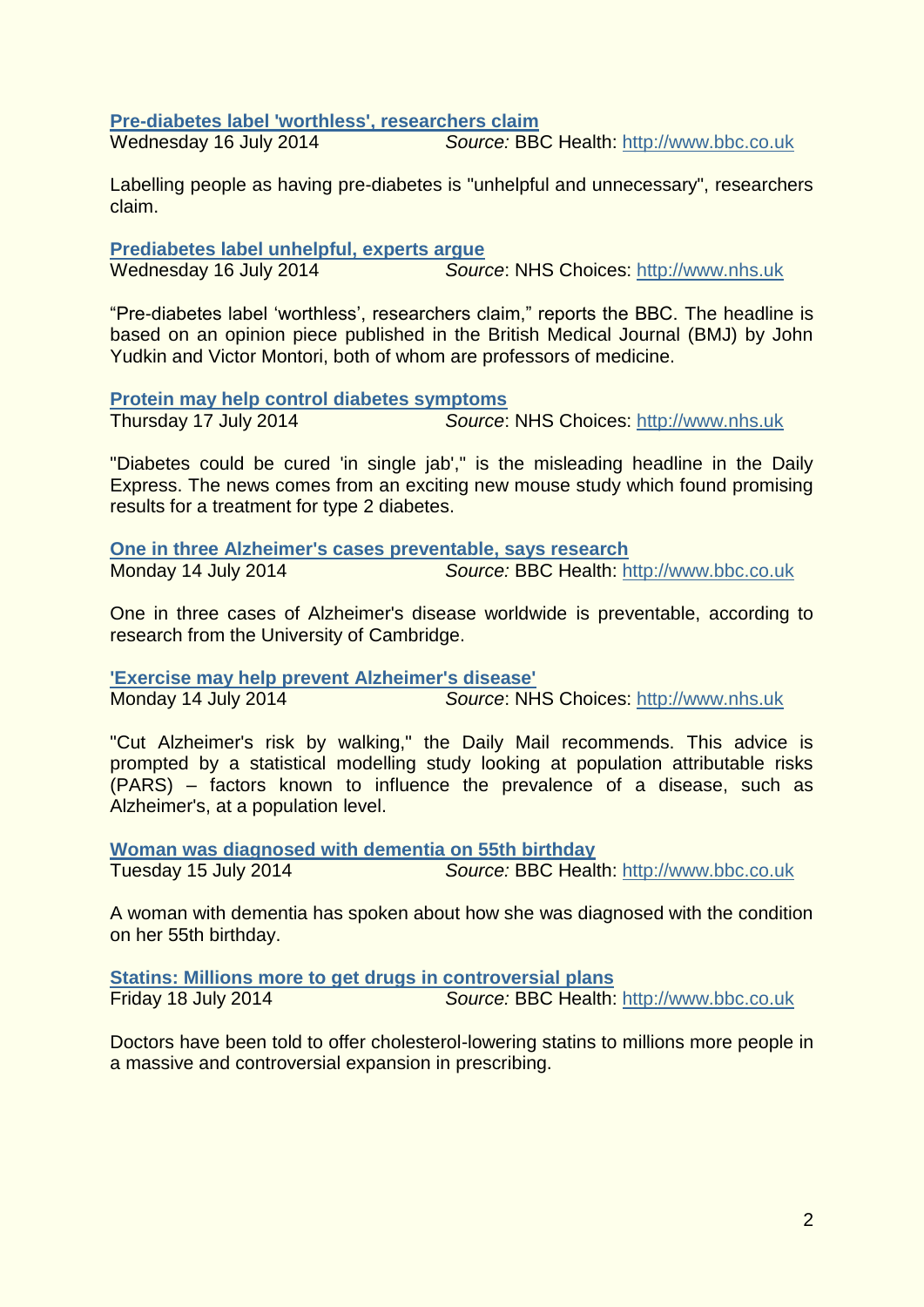**['More adults should be taking statins,' says NICE](http://www.nhs.uk/news/2014/07July/Pages/More-adults-should-be-taking-statins-says-NICE.aspx)**

Friday 18 July 2014 *Source:* BBC Health: [http://www.bbc.co.uk](http://www.bbc.co.uk/)

"Doctors have been told to offer cholesterol-lowering statins to millions more people," BBC News reports.

#### **[Probiotics may improve blood pressure](http://www.nhs.uk/news/2014/07July/Pages/Probiotics-may-help-improve-blood-pressure.aspx)**

Tuesday 22 July 2014 *Source*: NHS Choices: [http://www.nhs.uk](http://www.nhs.uk/)

"Eating probiotics may lower blood pressure," The Daily Telegraph reports.

# **Communicable diseases**

**[Malaria parasite 'gets down to the bone'](http://www.bbc.co.uk/news/health-28235609)** Wednesday 9 July 2014 *Source:* BBC Health: [http://www.bbc.co.uk](http://www.bbc.co.uk/)

Malaria parasites can hide inside the bone marrow and evade the body's defences, research confirms. The discovery could lead to new drugs or vaccines to block transmission.

**[Malaria parasites can 'hide' inside bone marrow](http://www.nhs.uk/news/2014/07July/Pages/Malaria-parasites-can-hide-inside-bone-marrow.aspx)** Thursday 10 July 2014 *Source*: NHS Choices: [http://www.nhs.uk](http://www.nhs.uk/)

"Malaria parasites can hide inside the bone marrow and evade the body's defences, research confirms," BBC News report.

**[First dengue vaccine 'shows promise'](http://www.bbc.co.uk/news/health-28243587)**

Friday 11 July 2014 *Source:* BBC Health: [http://www.bbc.co.uk](http://www.bbc.co.uk/)

Scientists say they have developed the world's first vaccine against dengue fever seen to work in large-scale trials. Research in the Lancet journal suggests more than 50% of children who are given the vaccine are protected against the disease.

#### **Diet & nutrition**

**[Medical meals: Using food to diagnose disease](http://www.bbc.co.uk/news/health-28267112)** Friday 11 July 2014 *Source:* BBC Health: [http://www.bbc.co.uk](http://www.bbc.co.uk/)

Cafe au lait, port wine and anchovy sauce all help doctors diagnose disease.

**[Study sparks organic foods debate](http://www.bbc.co.uk/news/science-environment-28275464)**

Saturday 12 July 2014 *Source:* BBC Health: [http://www.bbc.co.uk](http://www.bbc.co.uk/)

A new scientific review claims organic foods are higher in nutrients and lower in pesticides compared with conventionally grown varieties.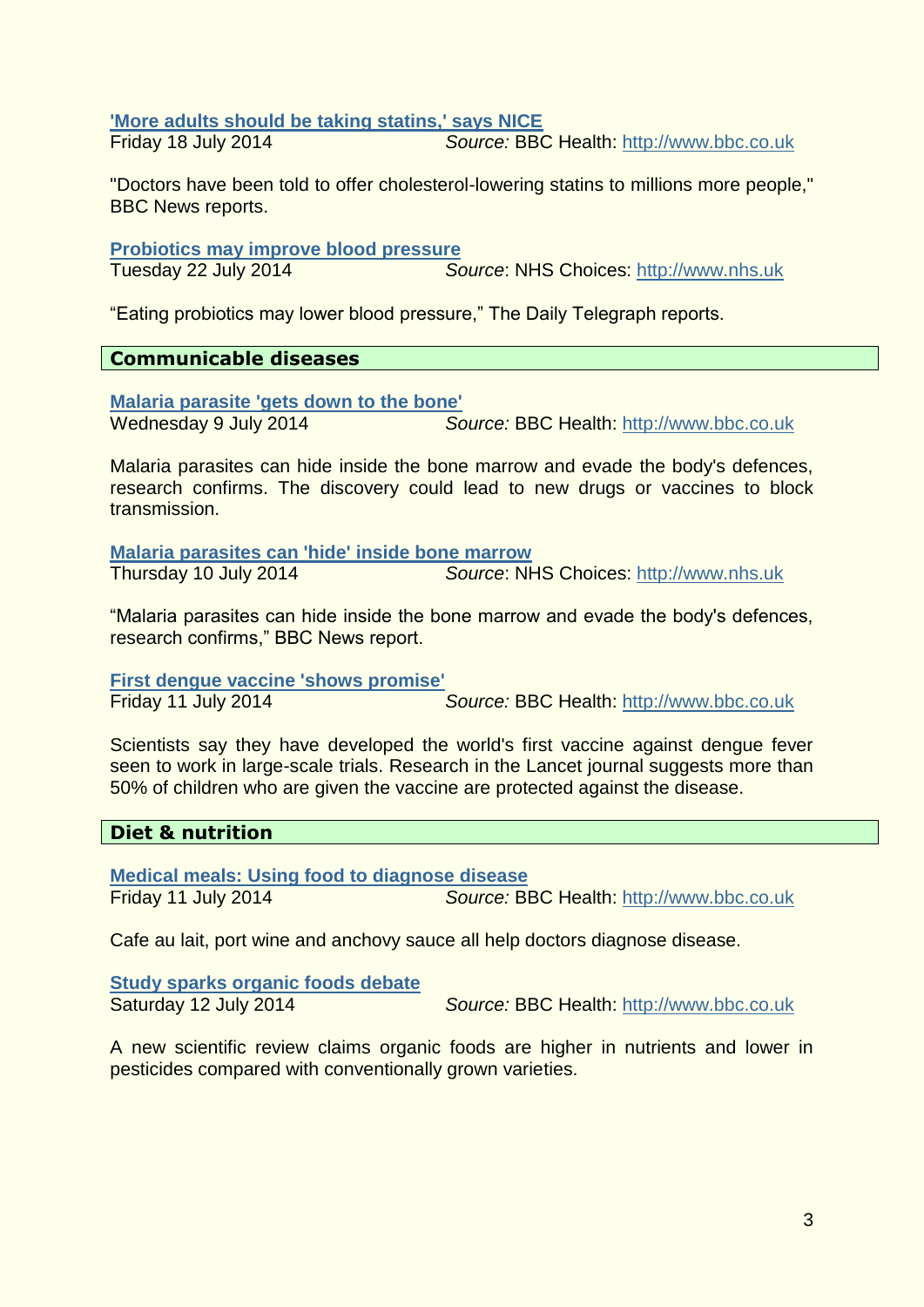#### **[Can healthy eating be forced on children?](http://www.bbc.co.uk/news/world-us-canada-28355461)**

Friday 18 July 2014 *Source:* BBC Health: [http://www.bbc.co.uk](http://www.bbc.co.uk/)

First Lady Michelle Obama has been at the forefront of the campaign to change school meals in America and fight childhood obesity. But can you force children to eat healthily?

#### **Disability**

#### **[Assistance dogs: How to spot them](http://www.bbc.co.uk/news/blogs-ouch-28195268)**

Wednesday 9 July 2014 *Source:* BBC Health: [http://www.bbc.co.uk](http://www.bbc.co.uk/)

Ever seen someone with an assistance dog at a checkout queue and wondered what it does? Here is a photo guide to help you identify some of the dogs that are out there working at the moment.

#### **[Do disabled children miss out on PE?](http://www.bbc.co.uk/news/uk-28397795)**

Monday 21 July 2014 *Source:* BBC Health: [http://www.bbc.co.uk](http://www.bbc.co.uk/)

PE provision for children with disabilities in mainstream schools is lacking and could damage Britain's Paralympic prospects in the future, according to a survey carried out by the Youth Sport Trust.

#### **Drug Misuse**

**[Synthetic cannabis 'not medicinal', EU top court says](http://www.bbc.co.uk/news/world-europe-28243083)** Thursday 10 July 2014 *Source:* BBC Health: [http://www.bbc.co.uk](http://www.bbc.co.uk/)

The EU's top court says designer drugs that mimic cannabis, which are already illegal in many countries, cannot be classed as medicinal.

# **Health services administration**

**[Frail need joint health and care budget, says NHS boss](http://www.bbc.co.uk/news/health-28229243)** Wednesday 9 July 2014 *Source:* BBC Health: [http://www.bbc.co.uk](http://www.bbc.co.uk/)

Vulnerable patients should be offered their own personal health and care budgets, the NHS England boss says.

**[Fears raised 'free NHS' will come to an end](http://www.bbc.co.uk/news/health-28235850)** Thursday 10 July 2014 *Source:* BBC Health: [http://www.bbc.co.uk](http://www.bbc.co.uk/)

Fears are being raised that the NHS in England will no longer be free at the point of use within 10 years. Nearly half of the 78 health and care leaders surveyed by the Nuffield Trust felt the status quo would not remain because of the squeeze on funding.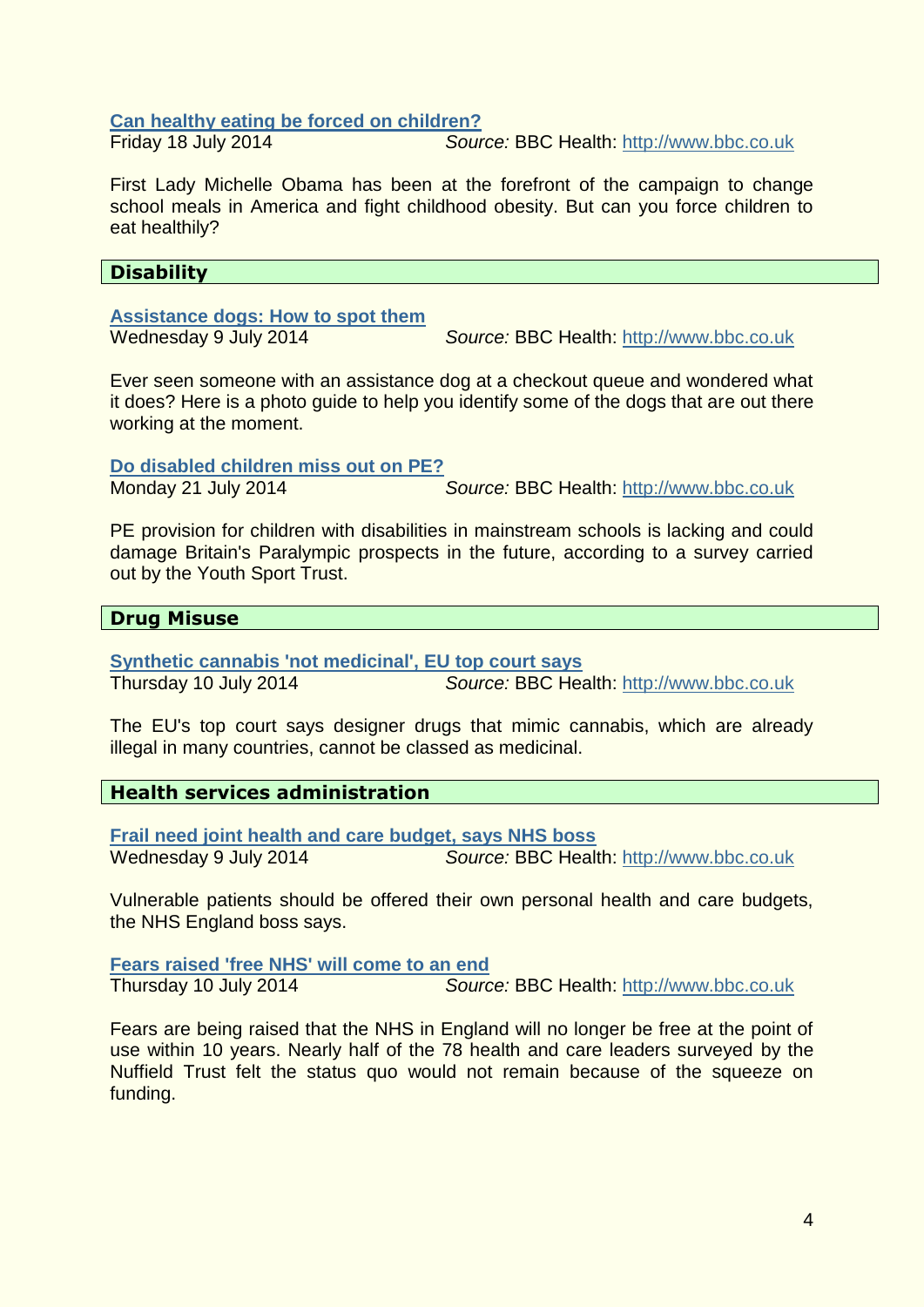**[One in four 'unaware of GP out-of-hours care'](http://www.bbc.co.uk/news/health-28243491)**

Friday 11 July 2014 *Source:* BBC Health: [http://www.bbc.co.uk](http://www.bbc.co.uk/)

One in four people has not heard of out-of-hours GP services, figures show.

**[Could the future hospital be in the home?](http://www.bbc.co.uk/news/health-28272809)**

Friday 11 July 2014 *Source:* BBC Health: [http://www.bbc.co.uk](http://www.bbc.co.uk/)

High-speed online access has radically changed consumer shopping habits and transformed the economics of industries like banking and retail.

**[Migrants must pay more to use NHS, say ministers](http://www.bbc.co.uk/news/uk-politics-28291276)** Monday 14 July 2014 *Source:* BBC Health: [http://www.bbc.co.uk](http://www.bbc.co.uk/)

Patients from outside the EU are to be charged 150% of the cost of treatment in the NHS in a fresh crackdown on so-called "health tourism".

**[Social media 'fuel rise in complaints against doctors'](http://www.bbc.co.uk/news/health-28368216)** Monday 21 July 2014 *Source:* BBC Health: [http://www.bbc.co.uk](http://www.bbc.co.uk/)

A rise in complaints against doctors reflects the role of social media and negative press coverage of the medical profession, according to a report commissioned by the General Medical Council.

# **HIV & AIDS**

**[HIV re-emerges in 'cured' Mississippi girl](http://www.bbc.co.uk/news/health-28257768)** Thursday 10 July 2014 *Source:* BBC Health: [http://www.bbc.co.uk](http://www.bbc.co.uk/)

A baby girl in the US born with HIV and believed cured after very early treatment has now been found to still harbour the virus.

**[Healthy gay men urged to take HIV drugs -](http://www.bbc.co.uk/news/health-28264436) WHO** Friday 11 July 2014 *Source:* BBC Health: [http://www.bbc.co.uk](http://www.bbc.co.uk/)

The World Health Organization (WHO) is urging all sexually active gay men to take antiretroviral drugs to reduce the spread of HIV.

**[Call for better education on HIV and Aids after survey](http://www.bbc.co.uk/newsbeat/28317954#sa-ns_mchannel=rss&ns_source=PublicRSS20-sa)** Wednesday 16 July 2014 *Source:* Newsbeat: [http://www.bbc.co.uk](http://www.bbc.co.uk/)

There's a call for teenagers to be given clearer education on how they can catch HIV and Aids.

**[Aids epidemic under control by 2030 'is possible'](http://www.bbc.co.uk/news/health-28325761)** Wednesday 16 July 2014 *Source:* BBC Health: [http://www.bbc.co.uk](http://www.bbc.co.uk/)

There is a chance the Aids epidemic can be brought under control by 2030, according to a report by the United Nations Aids agency.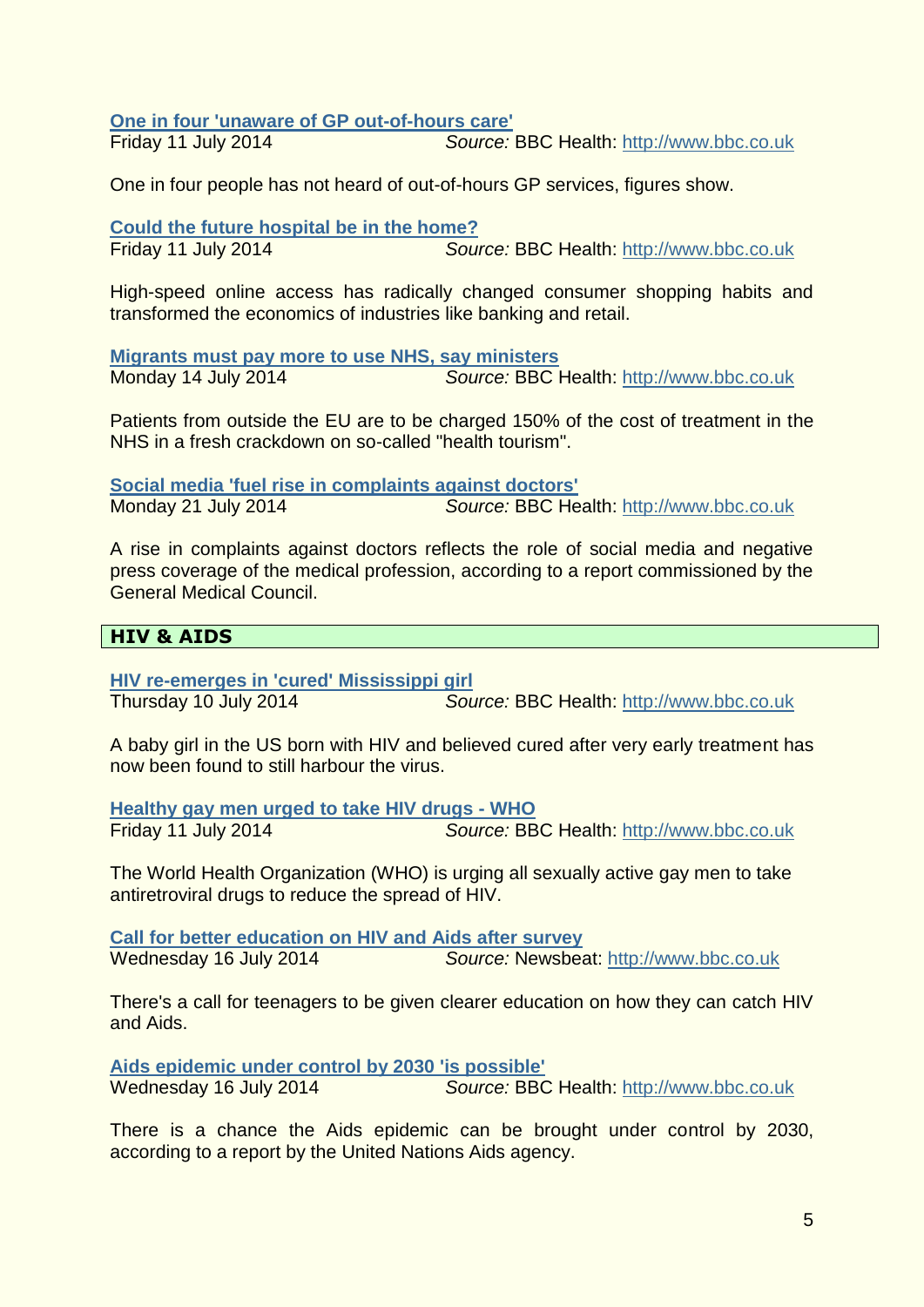#### **[Early HIV drugs 'may not stop virus'](http://www.bbc.co.uk/news/health-28352370)**

Monday 21 July 2014 *Source:* BBC Health: [http://www.bbc.co.uk](http://www.bbc.co.uk/)

HIV can rapidly form invulnerable strongholds in the body, dashing hopes that early treatment might cure the virus, according to new research.

**[Worry over effectiveness of early HIV drugs](http://www.nhs.uk/news/2014/07July/Pages/worry-over-effectiveness-of-early-hiv-drugs.aspx)** Monday 21 July 2014 *Source*: NHS Choices: [http://www.nhs.uk](http://www.nhs.uk/)

"Early HIV drugs 'may not stop virus'," BBC News reports. The report is based on a study of HIV treatments in monkeys, and has been linked by the BBC to the emergence of HIV in a four-year-old girl thought to have been cured of the virus as the result of treatment from birth – the so-called "Mississippi girl".

**['Exciting' drug flushes out HIV](http://www.bbc.co.uk/news/health-28159515)**

Tuesday 22 July 2014 *Source:* BBC Health: [http://www.bbc.co.uk](http://www.bbc.co.uk/)

Scientists say they have made an "exciting" step towards curing HIV by forcing the virus out of hiding.

# **Infant & child health**

**[TB rates in children 'much higher than WHO estimates'](http://www.bbc.co.uk/news/health-28209336)** Wednesday 9 July 2014 *Source:* BBC Health: [http://www.bbc.co.uk](http://www.bbc.co.uk/)

More than 650,000 children worldwide develop tuberculosis each year, research in the journal Lancet Global Health suggests. The figure stands almost 25% higher than current predictions made by the World Health Organization.

**[Cooling babies 'helps reduce longer-term brain damage'](http://www.bbc.co.uk/news/health-28243578)** Thursday 10 July 2014 *Source:* BBC Health: [http://www.bbc.co.uk](http://www.bbc.co.uk/)

Cooling babies deprived of oxygen at birth improves their chances of growing up without disabilities such as cerebral palsy, research suggests.

**[Beds shortage for child mental health patients](http://www.bbc.co.uk/news/health-28255930)** Friday 11 July 2014 *Source:* BBC Health: [http://www.bbc.co.uk](http://www.bbc.co.uk/)

NHS England says it does not know how many hospital beds are needed to deal with increasing demand for children's mental health services.

**[Spoons lead to inaccurate medicine doses for kids](http://www.nhs.uk/news/2014/07July/Pages/Spoons-lead-to-inaccurate-medicine-doses-for-kids.aspx)** Tuesday 15 July 2014 *Source*: NHS Choices: [http://www.nhs.uk](http://www.nhs.uk/)

"Using a spoon to measure medicine for children can lead to potentially dangerous dosing mistakes," the Daily Mail reports.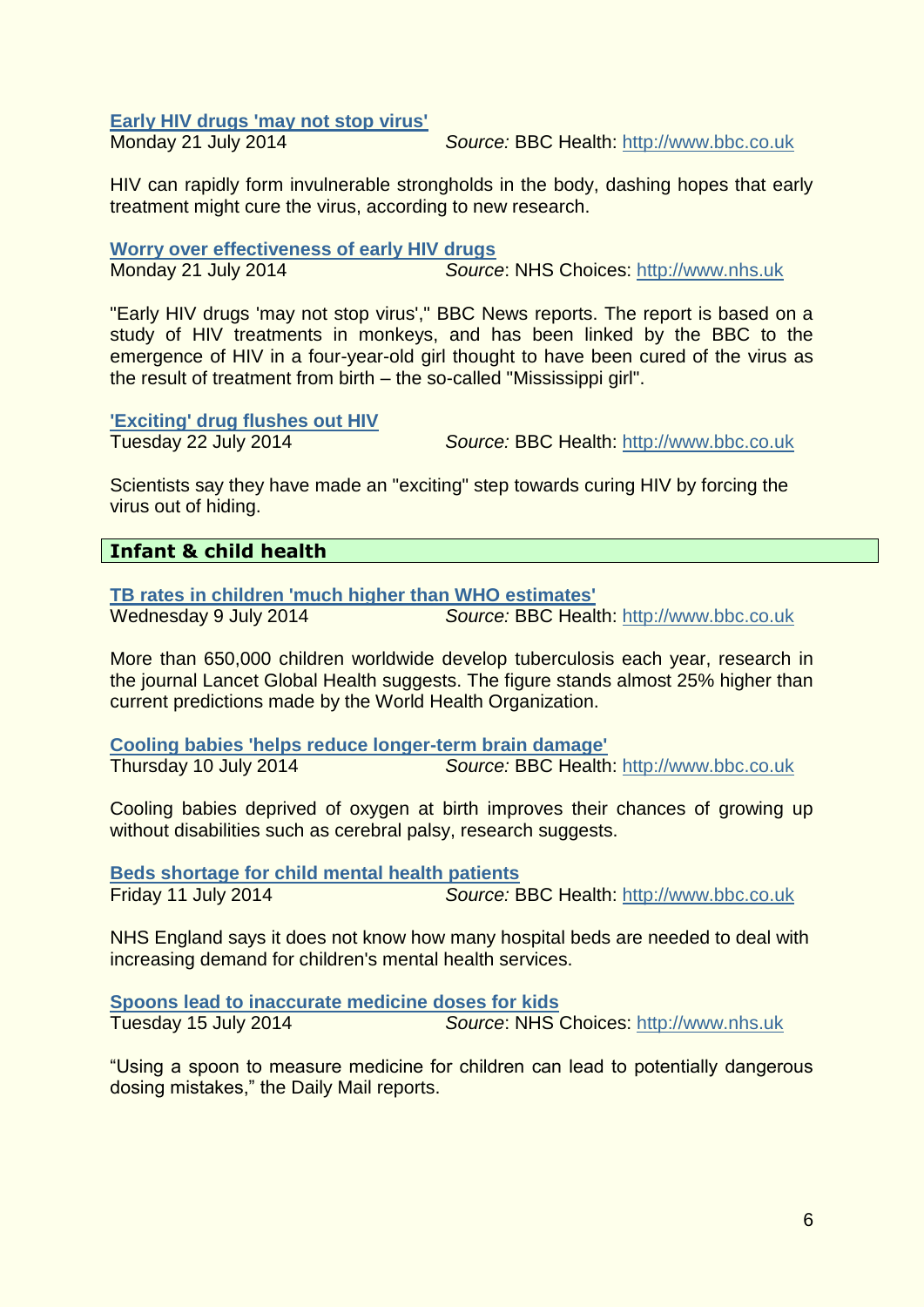#### **[Change4Life and Disney launch summer 10 Minute Shake Up campaign](https://www.gov.uk/government/news/change4life-and-disney-launch-summer-10-minute-shake-up-campaign)** Tuesday 15 July 2014 *Source:* PHE\*: [http://www.gov.uk](http://www.gov.uk/)

Campaign aims to get kids across the country moving for an extra 100 million minutes this summer.

**[Steroid asthma inhalers restrict children's growth](http://www.nhs.uk/news/2014/07July/Pages/Asthma-inhalers-restrict-childrens-growth.aspx)**

Thursday 17 July 2014 *Source*: NHS Choices: [http://www.nhs.uk](http://www.nhs.uk/)

"Children who use inhalable steroids for asthma grow slower than their peers in the first year of taking the medication," The Guardian reports. While this is an accurate report of the science, the effect found by researchers was small.

**Men's health**

**[Cycling linked to prostate cancer, but not infertility](http://www.nhs.uk/news/2014/07July/Pages/Cycling-linked-to-prostate-cancer-but-not-infertility.aspx)** Wednesday 9 July 2014 *Source*: NHS Choices: [http://www.nhs.uk](http://www.nhs.uk/)

"Men who cycle more than nine hours a week are … more likely to develop prostate cancer," the Mail Online inaccurately reports. The story comes from the publication of an online survey into cycling in the UK and its effects on health outcomes.

**[Vasectomy-associated prostate cancer risk 'small'](http://www.nhs.uk/news/2014/07July/Pages/Vasectomy-associated-prostate-cancer-risk-small.aspx)** Friday 11 July 2014 *Source*: NHS Choices: [http://www.nhs.uk](http://www.nhs.uk/)

"Men who have the snip increase their risk of suffering fatal prostate cancer, according to research," the Daily Mail reports. However, while the increase in risk was found to be statistically significant, it was small in absolute terms.

**[Miscarriage partners 'often feel ignored and invisible'](http://www.bbc.co.uk/news/health-28349477)** Monday 21 July 2014 *Source:* BBC Health: [http://www.bbc.co.uk](http://www.bbc.co.uk/)

Losing a baby early in pregnancy is a distressing event that many women go through. But how do their partners cope with the emotional impact of miscarriage?

#### **Mental health**

**[Young people explain psychosis on film](http://www.bbc.co.uk/news/blogs-ouch-28251458)**

Saturday 12 July 2014 *Source:* BBC Health: [http://www.bbc.co.uk](http://www.bbc.co.uk/)

In a new YouTube video by 25-year-old filmmaker John Richardson, he and two other young people recount their personal stories of psychosis and the help they received from a mental health service for young people where they live in Sussex.

**[Mental health job support scheme piloted](http://www.bbc.co.uk/news/uk-28281839)** Sunday 13 July 2014 *Source:* BBC Health: [http://www.bbc.co.uk](http://www.bbc.co.uk/)

The government is piloting ways to get more people with mental health problems into work by combining earlier treatment with employment support.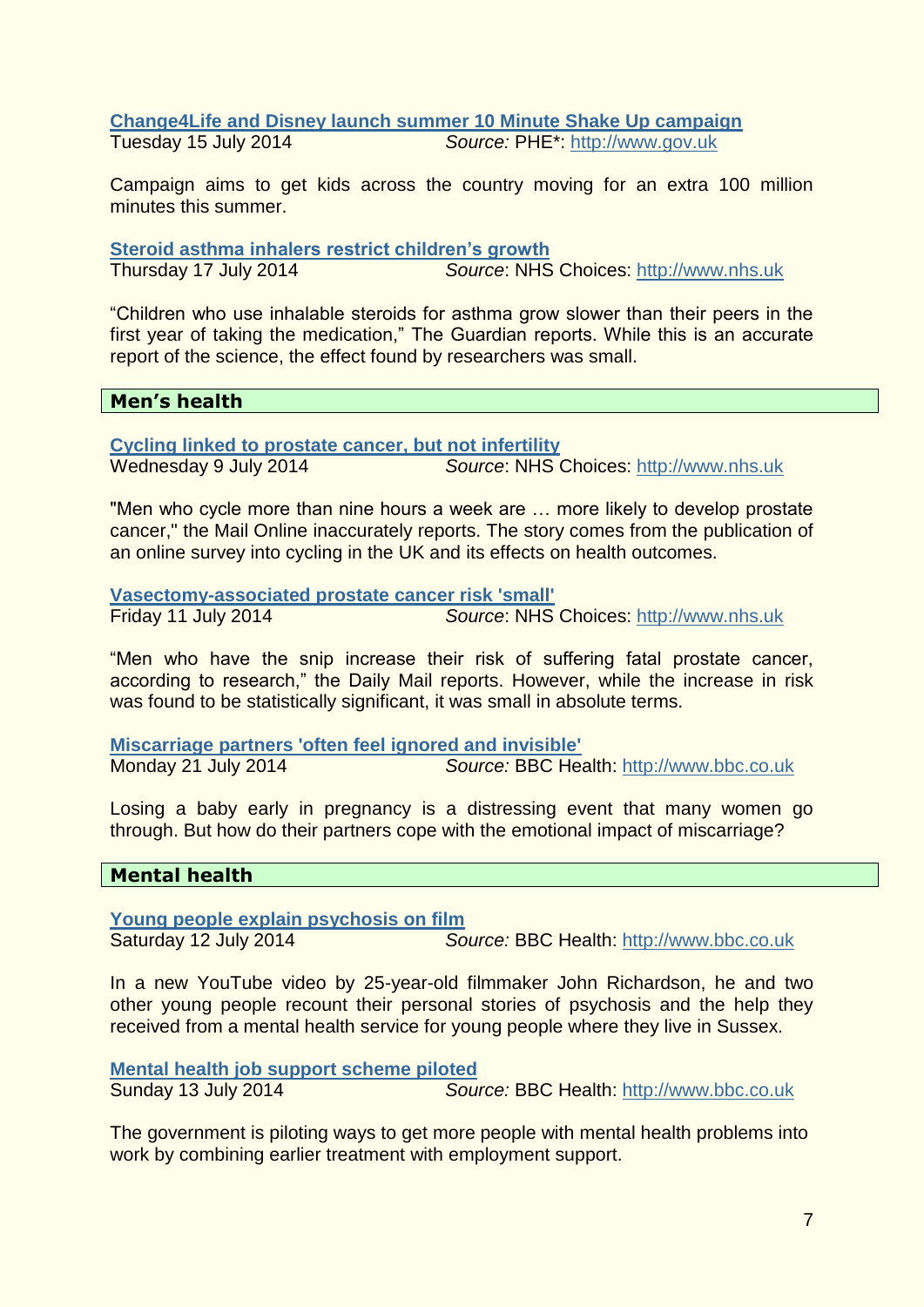**['Eighty new genes linked to schizophrenia'](http://www.bbc.co.uk/news/health-28401693)**

Tuesday 22 July 2014 *Source:* BBC Health: [http://www.bbc.co.uk](http://www.bbc.co.uk/)

Scientists have uncovered 80 previously unknown genes which may put people at risk of developing schizophrenia, research in Nature suggests.

**[Dr David Crepaz-Keay: The stigma of schizophrenia](http://www.bbc.co.uk/news/uk-wales-28423862)** Tuesday 22 July 2014 *Source:* BBC Health: [http://www.bbc.co.uk](http://www.bbc.co.uk/)

New treatments for schizophrenia could be possible as vital clues behind the factors causing the mental illness are discovered.

**[Study offers insight into genetics of schizophrenia](http://www.nhs.uk/news/2014/07July/Pages/Study-offers-insights-into-genetics-of-schizophrenia.aspx)** Tuesday 22 July 2014 *Source*: NHS Choices: [http://www.nhs.uk](http://www.nhs.uk/)

"More than 100 schizophrenia genes have been pinpointed," reports the Daily Mail. In one of the largest studies of its kind, researchers have gained further insights into the genetics of the condition, which it is hoped could lead to new treatments.

# **Obesity**

**[Obesity link for siblings](http://www.nhs.uk/news/2014/07July/Pages/Obesity-link-for-siblings.aspx)**

Thursday 10 July 2014 *Source*: NHS Choices: [http://www.nhs.uk](http://www.nhs.uk/)

"Children are five times more likely to become obese if their older brother or sister is overweight," reports the Daily Mail. There is a widespread assumption that a significant risk factor for child obesity is if they have one or both parents who are obese.

**[Obese women 'show signs of food learning impairment'](http://www.bbc.co.uk/news/health-28348368)** Friday 18 July 2014 *Source:* BBC Health: [http://www.bbc.co.uk](http://www.bbc.co.uk/)

Obese women may have a "food learning impairment" that could explain their attitude to food, research from Yale School of Medicine suggests.

**[Obese women may have 'food learning impairment'](http://www.nhs.uk/news/2014/07July/Pages/Obese-women-have-food-learning-impairment.aspx)** Friday 18 July 2014 *Source*: NHS Choices: [http://www.nhs.uk](http://www.nhs.uk/)

"Obese women show signs of food learning impairment," is the headline on the BBC News website.

# **Older people**

**[Special measures scheme for failing care homes](https://www.gov.uk/government/news/special-measures-scheme-for-failing-care-homes)** Wednesday 16 July 2014 *Source:* Dept of Health\*: [http://www.gov.uk](http://www.gov.uk/)

Special measures regime to be introduced for care homes, as a similar scheme for hospitals show improvements.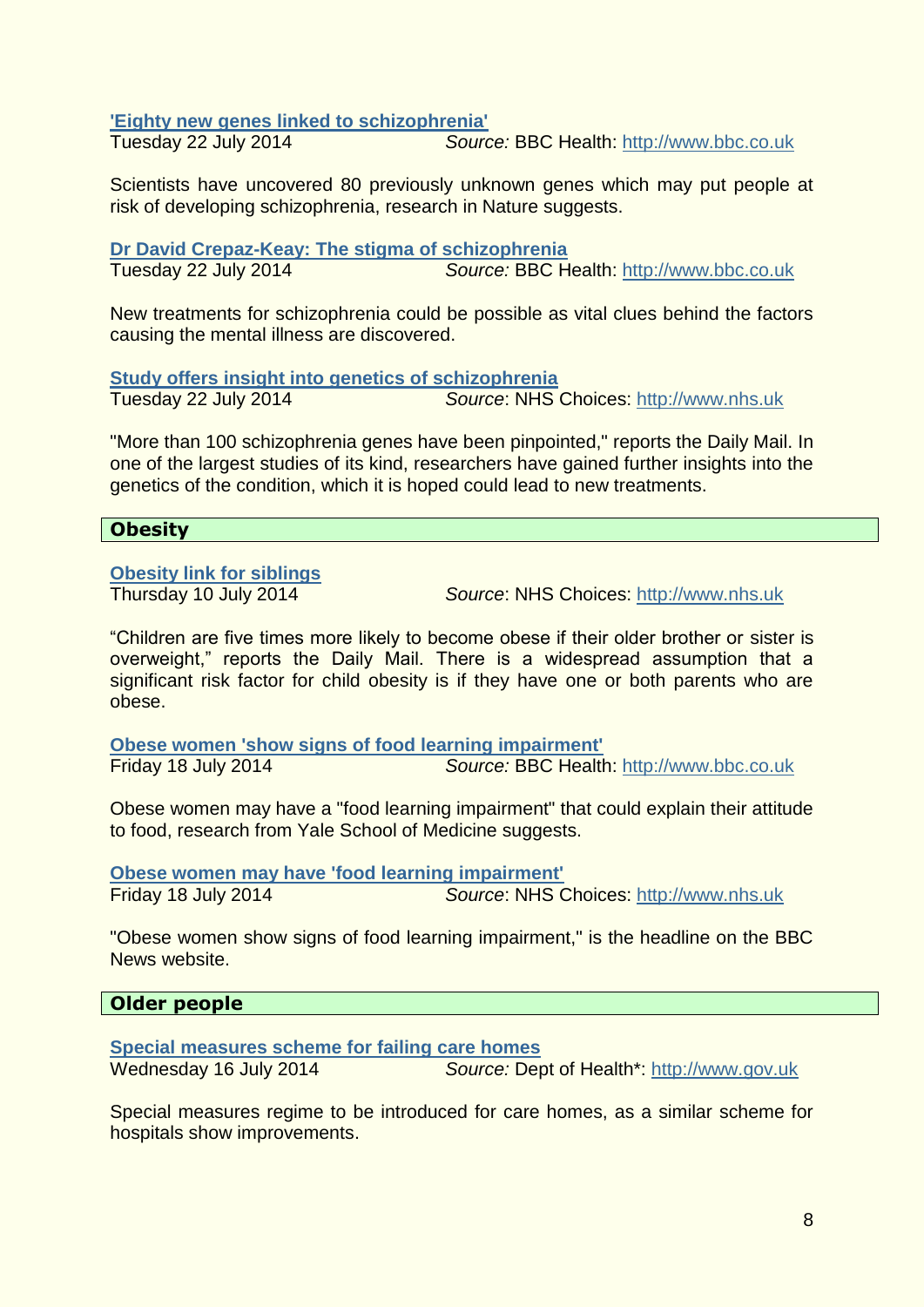# **Oral health**

#### **[Warning over children's dental health](http://www.bbc.co.uk/news/health-28285290)**

Sunday 13 July 2014 *Source:* BBC Health: [http://www.bbc.co.uk](http://www.bbc.co.uk/)

Nearly 500 young children a week are being admitted to hospital to have rotten teeth removed, and according to NHS figures tooth decay is now the main reason that 5 to 9 year olds in England are treated in hospital.

**[Dental charity blames bad baby teeth on 'child neglect'](http://www.bbc.co.uk/news/health-28292448)** Monday 14 July 2014 *Source:* BBC Health: [http://www.bbc.co.uk](http://www.bbc.co.uk/)

Child neglect is to blame for "absolutely appalling" levels of children needing their teeth pulled in hospital, a charity says.

#### **Physical activity**

**[Owning a dog may make older adults fitter](http://www.nhs.uk/news/2014/07July/Pages/Owning-a-dog-may-make-older-adults-fitter.aspx)**

Wednesday 16 July 2014 *Source*: NHS Choices: [http://www.nhs.uk](http://www.nhs.uk/)

"Want to appear 10 years younger? Just buy a dog," is the dubious claim on the Mail Online. A study has found a link between dog ownership and increased physical activity in older adults, but how this is linked to looking younger is unclear.

#### **Safety & accident prevention**

**[Sensible health and safety management in schools](http://www.hse.gov.uk/services/education/sensible-leadership/index.htm)** Wednesday 16 July 2014 *Source*: HSE\*: [www.hse.gov.uk](http://www.hse.gov.uk/)

A sensible approach to health and safety in schools means focusing on how the real risks are managed. The guidance on this series of webpages will help those responsible for managing health and safety in schools to strike the right balance, so that the real risks are managed and learning opportunities are experienced to the full.

#### **Sexual health**

**[Scientists probe 'sex addict' brains](http://www.bbc.co.uk/news/health-28252612)**

Saturday 12 July 2014 *Source:* BBC Health: [http://www.bbc.co.uk](http://www.bbc.co.uk/)

The first study to investigate brain activity in "sex addicts" has uncovered remarkable similarities with people addicted to drugs.

**[Sex addiction affects brain in 'same way as drugs'](http://www.nhs.uk/news/2014/07July/Pages/Sex-addiction-effects-brain-in-same-way-as-drugs.aspx)**

Monday 14 July 2014 *Source*: NHS Choices: [http://www.nhs.uk](http://www.nhs.uk/)

"Is compulsive sexual behaviour comparable to drug addiction?" asked The Guardian today. This and other related headlines came from a UK study that looked at brain scans of 19 men with compulsive sexual behaviour (CSB) while they watched either sexually explicit, erotic or non-sexual videos.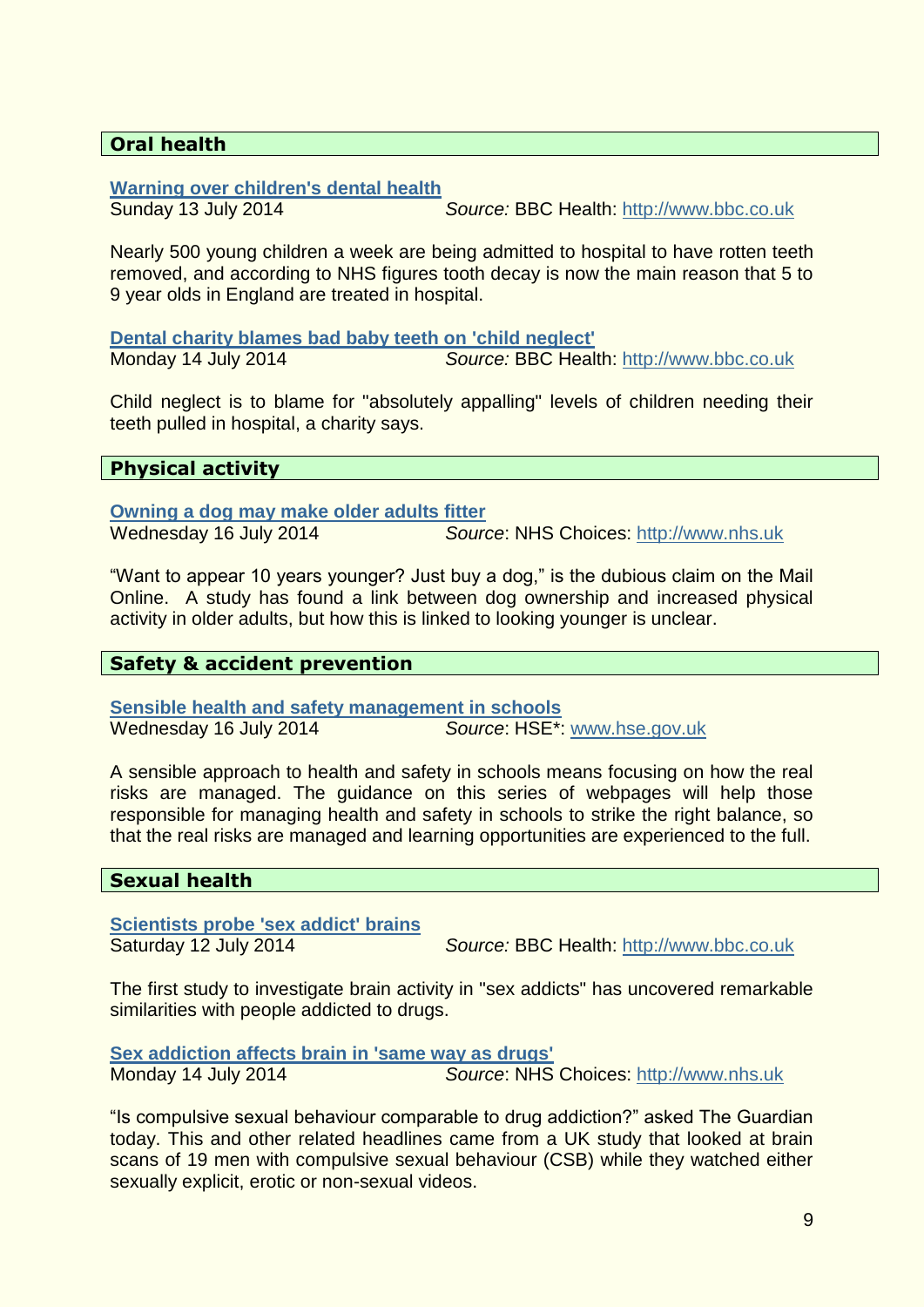#### **[Chlamydia screening and condom schemes encourage safer sexual behaviour](https://www.gov.uk/government/news/chlamydia-screening-and-condom-schemes-encourage-safer-sexual-behaviour-in-young-adults)  [in young adults](https://www.gov.uk/government/news/chlamydia-screening-and-condom-schemes-encourage-safer-sexual-behaviour-in-young-adults)**

Monday 14 July 2014 *Source:* PHE\*: [http://www.gov.uk](http://www.gov.uk/)

PHE launches 2 new publications today focused on encouraging safer sexual behaviour in young adults.

#### **Smoking**

**[Study explores effect of plain cigarette packs](http://www.nhs.uk/news/2014/07July/Pages/Study-explores-effect-of-plain-cigarette-packs.aspx)**

Tuesday 15 July 2014 *Source*: NHS Choices: [http://www.nhs.uk](http://www.nhs.uk/)

"Long-term smokers find the taste of plain-packaged cigarettes worse than that of branded cigarettes," The Guardian reports. The news comes from Australian research into the impact of plain packaging and health risk warnings on packets of cigarettes and anti-smoking TV adverts.

**[Government consults on ending smoking in cars carrying children](https://www.gov.uk/government/news/government-consults-on-ending-smoking-in-cars-carrying-children)** Tuesday 15 July 2014 *Source:* Dept of Health\*: [http://www.gov.uk](http://www.gov.uk/)

The consultation seeks views on draft regulations that would prohibit smoking in private vehicles carrying children.

**[CIEH backs prohibition on smoking in cars carrying children](http://www.cieh.org/media/media3.aspx?id=53526)** Wednesday 16 July 2014 *Source*: CIEH: [http://www.cieh.org](http://www.cieh.org/)

The government is proceeding with the introduction of regulations and is seeking views on draft regulations before they are made.

#### **Social & economic issues**

| <b>Assisted dying: One family's experience</b>                   |                                                 |  |
|------------------------------------------------------------------|-------------------------------------------------|--|
| Saturday 12 July 2014                                            | Source: BBC Health: http://www.bbc.co.uk        |  |
| <b>Assisted dying: Desmond Tutu signals support</b>              |                                                 |  |
| Sunday 13 July 2014                                              | Source: BBC Health: http://www.bbc.co.uk        |  |
| <b>Stephen Hawking: Why I support Assisted Dying</b>             |                                                 |  |
| Wednesday 16 July 2014                                           | <b>Source: BBC Health: http://www.bbc.co.uk</b> |  |
| Assisted dying: What do disabled people think?                   |                                                 |  |
| Thursday 17 July 2014                                            | Source: BBC Health: http://www.bbc.co.uk        |  |
| Care minister Norman Lamb backs assisted dying bill              |                                                 |  |
| Thursday 17 July 2014                                            | <b>Source: BBC Health: http://www.bbc.co.uk</b> |  |
| <b>Actor Patrick Stewart joins campaign for 'assisted dying'</b> |                                                 |  |
| Friday 18 July 2014                                              | Source: BBC Health: http://www.bbc.co.uk        |  |
| <b>Analysis: Assisted dying debate</b>                           |                                                 |  |
| Friday 18 July 2014                                              | Source: BBC Health: http://www.bbc.co.uk        |  |
| Assisted dying law would lessen suffering says Falconer          |                                                 |  |
| Friday 18 July 2014                                              | Source: BBC Health: http://www.bbc.co.uk        |  |
| Assisted dying bill passes first political hurdle                |                                                 |  |
| Saturday 19 July 2014                                            | Source: BBC Health: http://www.bbc.co.uk        |  |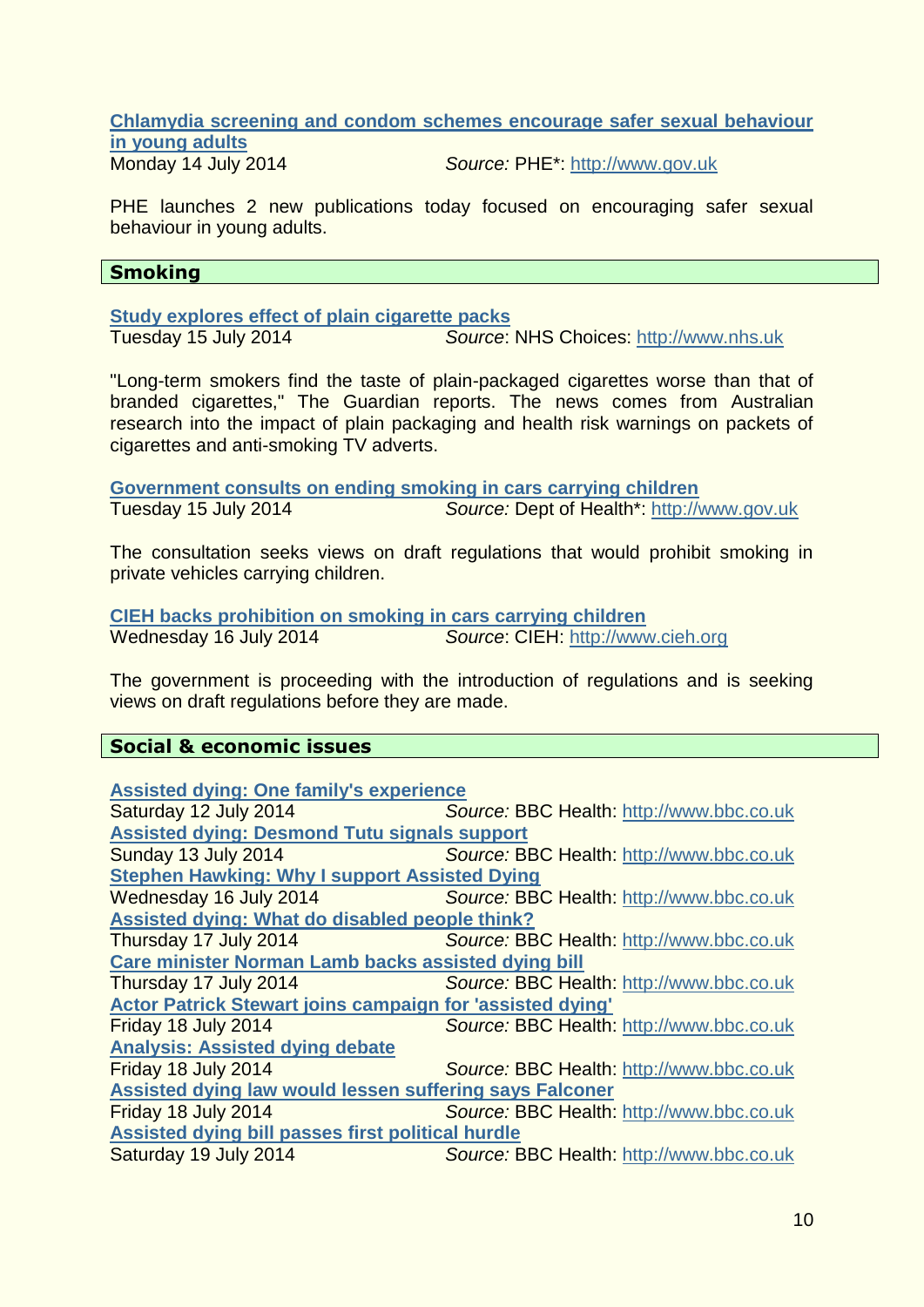#### **Women's health**

**[Blood infection warning for new mums](http://www.bbc.co.uk/news/health-28217712)**

Wednesday 9 July 2014 *Source:* BBC Health: [http://www.bbc.co.uk](http://www.bbc.co.uk/)

Pregnant women and new mothers need closer attention for signs of potentially fatal sepsis, a study says. Most women recover with antibiotics but signs of severe sepsis should be regarded as a medical emergency, say University of Oxford researchers.

**[Call to tackle maternal blood infection risk](http://www.nhs.uk/news/2014/07July/Pages/Mums-to-be-and-new-mums-blood-infection-risk.aspx)** Wednesday 9 July 2014 *Source*: NHS Choices: [http://www.nhs.uk](http://www.nhs.uk/)

"Pregnant women and new mothers need closer attention for signs of potentially fatal sepsis, a study says," reports BBC News.

**[ONS: Mothers' average age hits 30](http://www.bbc.co.uk/news/health-28329737)**

Wednesday 16 July 2014 *Source:* BBC Health: [http://www.bbc.co.uk](http://www.bbc.co.uk/)

The trend towards older motherhood is continuing - with the average age of mothers in England and Wales reaching 30 for the first time.

**[Continuation of whooping cough vaccination programme in pregnancy advised](https://www.gov.uk/government/news/continuation-of-whooping-cough-vaccination-programme-in-pregnancy-advised)** Wednesday 16 July 2014 *Source:* PHE & DOH\*: [http://www.gov.uk](http://www.gov.uk/)

New evidence on vaccine effectiveness and safety published alongside latest data on whooping cough cases.

**[Whooping cough: Pregnancy jab plans extended](http://www.bbc.co.uk/news/health-28325762)** Wednesday 16 July 2014 *Source:* BBC Health: [http://www.bbc.co.uk](http://www.bbc.co.uk/)

Pregnant women in the UK are to be routinely vaccinated against whooping cough to protect babies.

**[Extra FGM training for public sector staff](http://www.bbc.co.uk/news/uk-28396889)** Monday 21 July 2014 *Source:* BBC Health: [http://www.bbc.co.uk](http://www.bbc.co.uk/)

Extra training is to be given to teachers, doctors and social workers to help them to identify and assist girls at risk of female genital mutilation.

**[Anatomy of female genital mutilation](http://www.bbc.co.uk/news/health-27188190)** Tuesday 22 July 2014 *Source:* BBC Health: [http://www.bbc.co.uk](http://www.bbc.co.uk/) **[New measures to tackle FGM](http://www.bbc.co.uk/news/uk-28416066)** Tuesday 22 July 2014 *Source:* BBC Health: [http://www.bbc.co.uk](http://www.bbc.co.uk/) **[Nick Clegg vows action to stop female genital mutilation](http://www.bbc.co.uk/news/uk-28415754)**

Tuesday 22 July 2014 *Source:* BBC Health: [http://www.bbc.co.uk](http://www.bbc.co.uk/) **[FGM summit: Parents to be prosecuted under new measures](http://www.bbc.co.uk/news/uk-28412179)**

Tuesday 22 July 2014 *Source:* BBC Health: [http://www.bbc.co.uk](http://www.bbc.co.uk/)